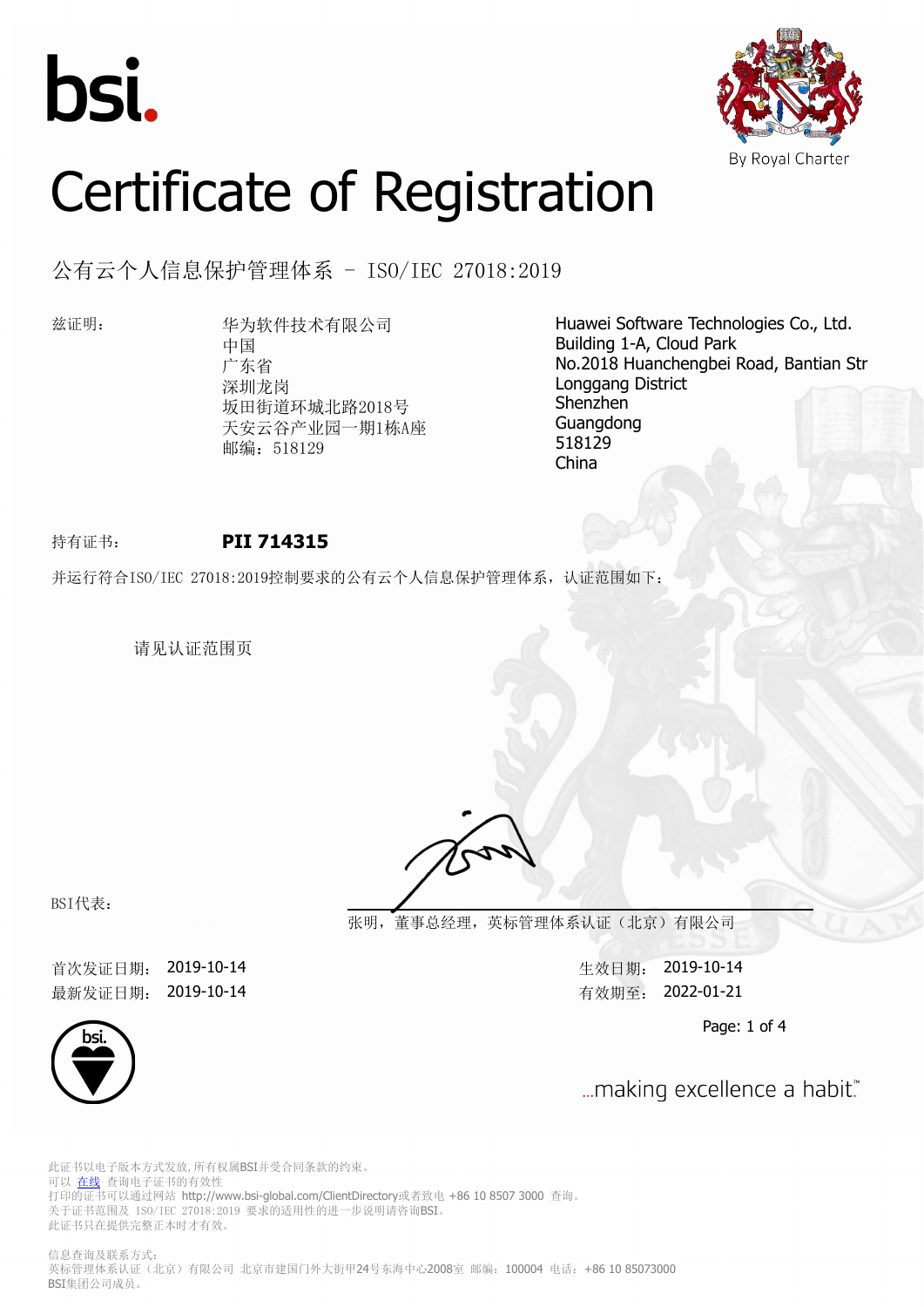持有证书: **PII 714315**

## Registered Scope:

公有云个人信息保护管理覆盖以下范围:

提供华为终端云服务的设计、研发、运营和运维服务,包括华为云空间、华为移动服务(含华为帐号、推送 服务)、在线升级、华为主题、应用市场、运动健康、华为视频、华为音乐、精品推荐、华为钱包、天际 通、华为浏览器、智能助手、智慧视觉、智慧语音助手、华为智慧能力、智慧输入法、游戏中心、华为阅 读。其中运营范围不包括在线升级、运动健康和华为智慧能力。运营和运维服务区域仅限于中国国内(不包 括港澳台地区)。

这与2018年5月30日1.3版本的适用性声明相一致。

(关联ISO27001:2013证书编号IS 637452)

注册地址:南京市雨花台区软件大道101号

The management system of personally identifiable information (PII) protection in public clouds covers the following areas:

The provision of design, research and development, operation and maintenance services of Huawei Mobile Services, including HUAWEI MOBILE CLOUD, HMS CORE(include HUAWEI ID, HUAWEI PUSH), HUAWEI OTA, HUAWEI THEMES, HUAWEI APPGALLERY, HUAWEI Health, HUAWEI VIDEO, HUAWEI MUSIC, HUAWEI APPADVISOR, HUAWEI WALLET, HUAWEI SKYTONE, HUAWEI BROWSER, HUAWEI ASSISTANT, AI Lens, HiVoice, HUAWEI HiAI, HiKeyboard, HUAWEI GAMECENTER, HUAWEI READER. The scope of operation services exclude HUAWEI OTA, HUAWEI Health, HUAWEI HiAI. The operation and maintenance service areas only cover domestic areas (exclude Hong Kong, Macau and Taiwan).

This is in accordance with the Statement of Application version 1.3, issued on May 30, 2018.

(ref. ISO27001:2013 certificate number IS 637452)

Registration address: No.101 Software Avenue, Yuhuatai District, Nanjing

首次发证日期: 2019-10-14 カランス おおところ おおところ おおところ 生效日期: 2019-10-14 最新发证日期: 2019-10-14 http://www.facebook.com/discoversite/setter/info@example.com/

Page: 2 of 4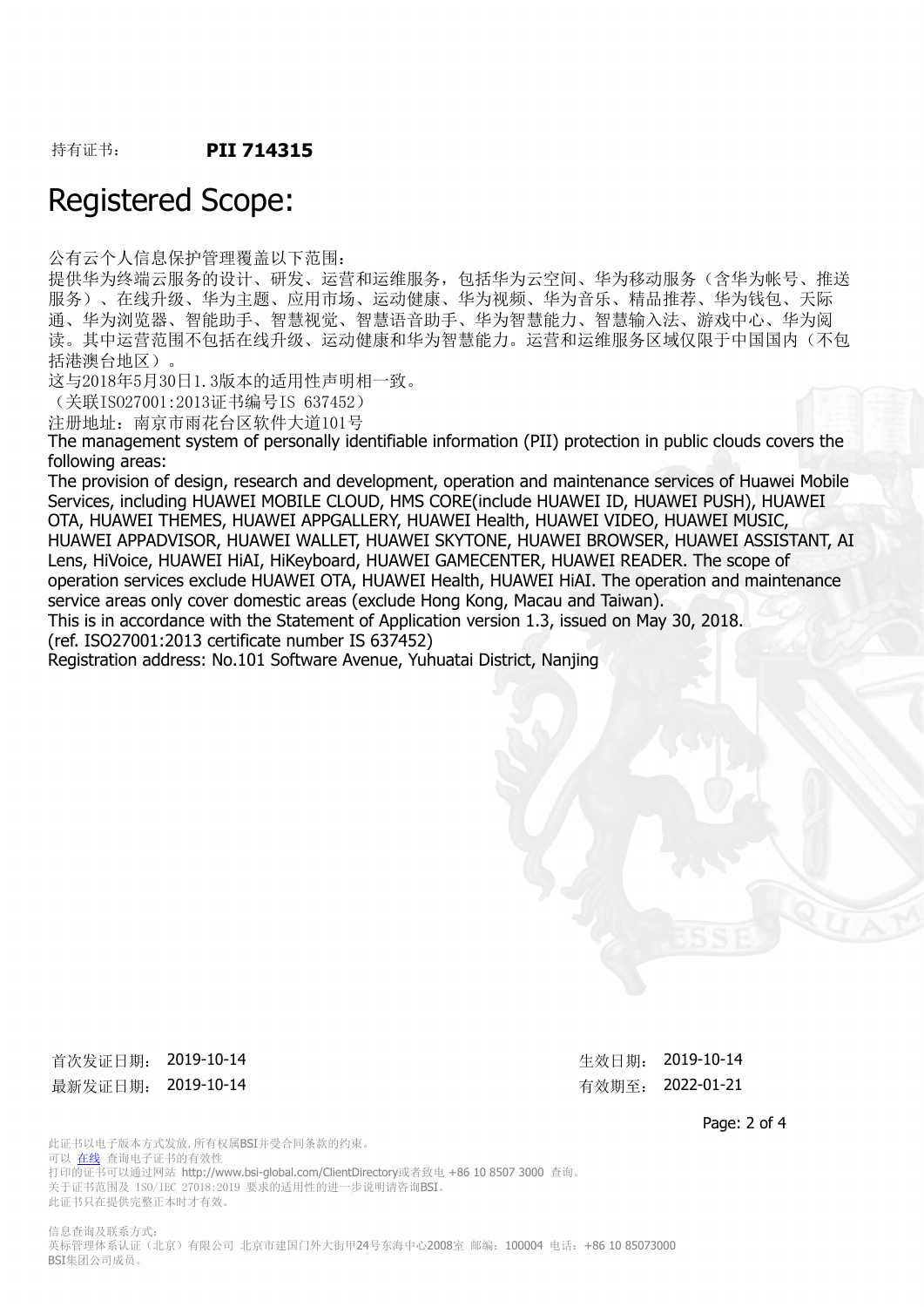#### 持有证书: **PII 714315**

#### 地点 地点 医心包的 医心包的 医心包的 计二进制 计正活动

| 华为软件技术有限公司<br>中国<br>广东省<br>深圳龙岗<br>坂田街道环城北路2018号<br>天安云谷产业园一期1栋A座<br>邮编: 518129<br>Huawei Software Technologies Co., Ltd.<br>Building 1-A, Cloud Park<br>No.2018 Huanchengbei Road, Bantian Str<br>Longgang District<br>Shenzhen<br>Guangdong<br>518129<br>China | 公有云个人信息保护管理覆盖以下范围:<br>提供华为终端云服务的设计、研发、运营和运维服务, 包括华<br>为云空间、华为移动服务(含华为帐号、推送服务)、在线升<br>级、华为主题、应用市场、运动健康、华为视频、华为音<br>乐、精品推荐、华为钱包、天际通、华为浏览器、智能助<br>手、智慧视觉、智慧语音助手、华为智慧能力、智慧输入<br>法、游戏中心、华为阅读。其中运营范围不包括在线升级、运<br>动健康和华为智慧能力。运营和运维服务区域仅限于中国国内<br>(不包括港澳台地区)。<br>这与2018年5月30日1.3版本的适用性声明相一致。<br>(关联IS027001:2013证书编号IS 637452)<br>注册地址: 南京市雨花台区软件大道101号<br>The management system of personally identifiable<br>information (PII) protection in public clouds covers the<br>following areas:<br>The provision of design, research and development,<br>operation and maintenance services of Huawei Mobile<br>Services, including HUAWEI MOBILE CLOUD, HMS<br>CORE(include HUAWEI ID, HUAWEI PUSH), HUAWEI OTA,<br>HUAWEI THEMES, HUAWEI APPGALLERY, HUAWEI Health,<br>HUAWEI VIDEO, HUAWEI MUSIC, HUAWEI APPADVISOR,<br>HUAWEI WALLET, HUAWEI SKYTONE, HUAWEI BROWSER,<br>HUAWEI ASSISTANT, AI Lens, HiVoice, HUAWEI HIAI,<br>HiKeyboard, HUAWEI GAMECENTER, HUAWEI READER. The<br>scope of operation services exclude HUAWEI OTA, HUAWEI<br>Health, HUAWEI HiAI. The operation and maintenance<br>service areas only cover domestic areas (exclude Hong Kong,<br>Macau and Taiwan).<br>This is in accordance with the Statement of Application<br>version 1.3, issued on May 30, 2018.<br>(ref. ISO27001:2013 certificate number IS 637452)<br>Registration address: No.101 Software Avenue, Yuhuatai<br>District, Nanjing |
|------------------------------------------------------------------------------------------------------------------------------------------------------------------------------------------------------------------------------------------------------------------|--------------------------------------------------------------------------------------------------------------------------------------------------------------------------------------------------------------------------------------------------------------------------------------------------------------------------------------------------------------------------------------------------------------------------------------------------------------------------------------------------------------------------------------------------------------------------------------------------------------------------------------------------------------------------------------------------------------------------------------------------------------------------------------------------------------------------------------------------------------------------------------------------------------------------------------------------------------------------------------------------------------------------------------------------------------------------------------------------------------------------------------------------------------------------------------------------------------------------------------------------------------------------------------------------------------------------------------------------------------------------------------------------------------------|
|                                                                                                                                                                                                                                                                  |                                                                                                                                                                                                                                                                                                                                                                                                                                                                                                                                                                                                                                                                                                                                                                                                                                                                                                                                                                                                                                                                                                                                                                                                                                                                                                                                                                                                                    |

### 首次发证日期: 2019-10-14 生效日期: 2019-10-14 最新发证日期: 2019-10-14 有效期至: 2022-01-21

Page: 3 of 4